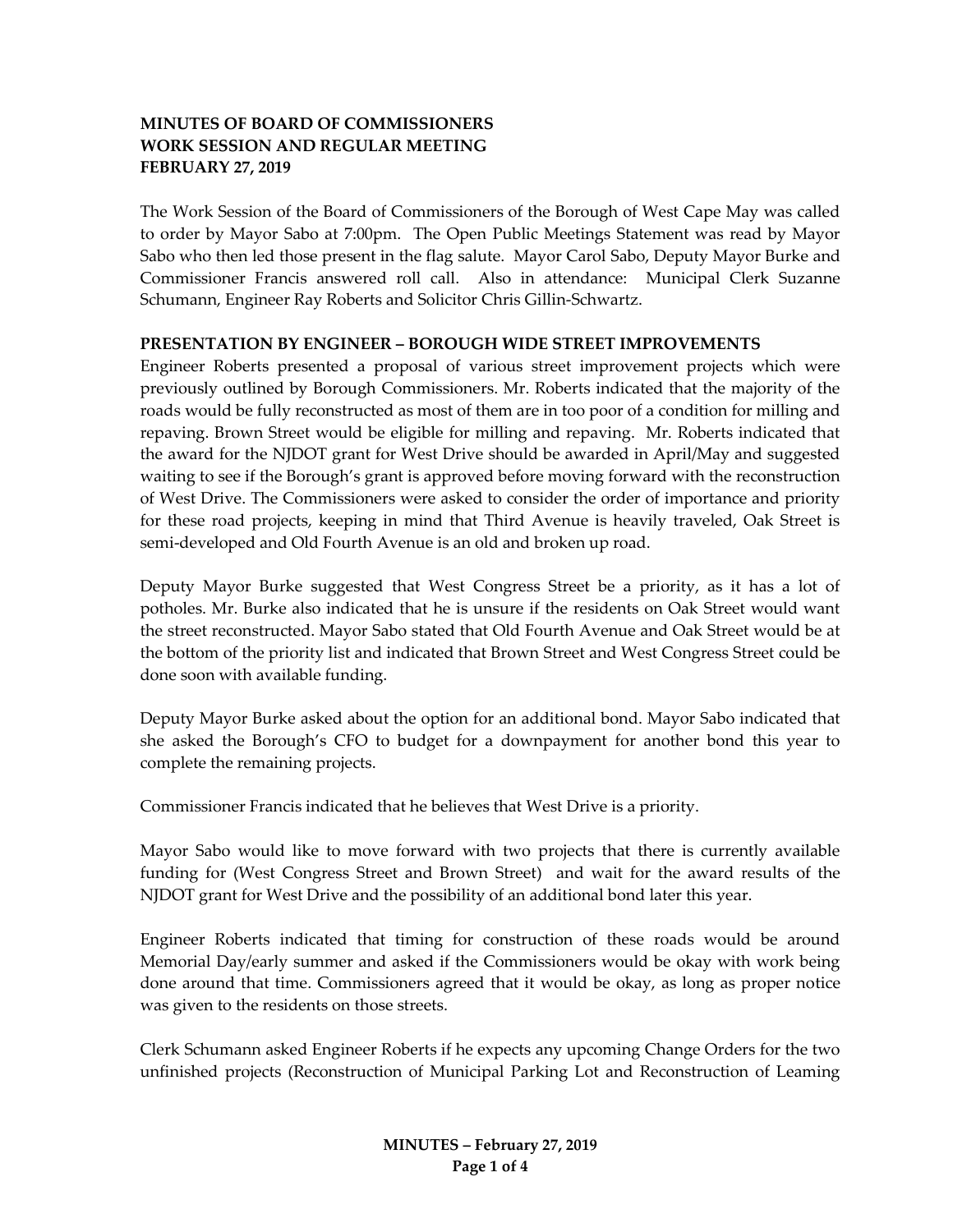Avenue). Engineer Roberts indicated that he does not expect any Change Orders to exceed the available balance of the bond funding.

Mayor Sabo indicated that the Borough is fortunate enough to be in a good financial situation to be able to work on the reconstruction of some borough streets.

The Commissioners agreed to move forward with a project to include West Congress Street and Brown Street.

## **WORK SESSION**

**OLD BUSINESS**: Protection of Borough Owned Property: Nothing new to report.

## Encroachment Agreement – 110 Sunset Boulevard; Block 32, Lot 3:

Solicitor Gillin-Schwartz reviewed the revised Encroachment Agreement which reflects only the landscaping as an encroachment, with a maximum height of a 30" landscape. The revised agreement also excludes an encroachment on the site triangle and an inclusion of JIF requirements.

## Reconstruction of Leaming Avenue:

Engineer Roberts discussed the Resolution on the agenda for Right of Way Entry Release forms, which will cover aspects of the project which are outside of the Borough's Right of Way as part of the sidewalk improvements. Mr. Roberts indicated that there will be a cost negotiated with the contractor for the additional work which needs to be done. The release forms will be mailed to the affected property owners and will need to be signed and returned in order for the project to proceed.

#### Reconstruction of Borough Parking Lot:

Engineer Roberts indicated that the Remington & Vernick Office in Haddonfield has received the shield for the lighting which will be installed in the near future.

Mr. Roberts also indicated that there will be a Change Order presented for an extension of time. There is some striping which needs to be completed and repaving of some spots in the parking lot which cannot be done until the outside temperature is 50 degrees and rising.

**NEW BUSINESS:** NONE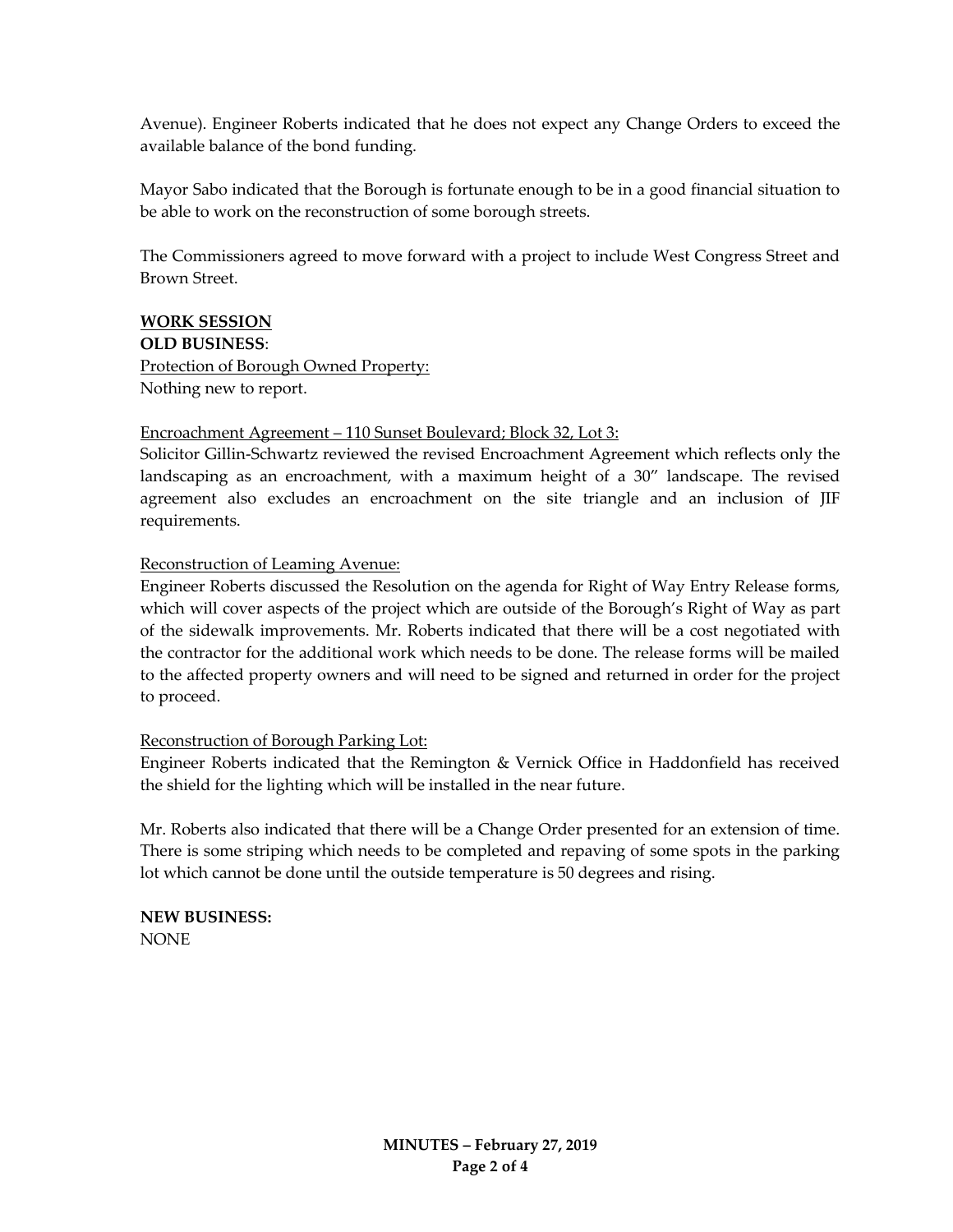# **PUBLIC PORTION:**

Laura Prickitt, 158 Leaming Avenue, stated that she is a second homeowner who visits regularly throughout the year. Ms. Prickitt is upset that proper notice was not received about the sidewalk project. Ms. Prickitt cares for her 9 month old grandchild and does not have a way to safely access her home during the construction. Discussion took place regarding additional work which is needed to be done around her property. The Commissioners, Solicitor and Engineer discussed details of the additional work which needs to be completed at Ms. Prickitt's property and resolution to address all of Ms. Prickitt's concerns. Ms. Prickitt asked if her landscaper could be involved when the work is done and Mr. Roberts indicated that he could advise Ms. Prickitt of the day which work will be done, but notice may be same day.

Engineer Roberts indicated that standard process is to prepare construction notices and leave as door hangers. Mayor Sabo suggested that a date be included on the letter and that they are mailed to property owners.

The Work Session concluded at 8:10pm.

#### **REGULAR MEETING**

**CONSENT AGENDA**: On motion of Deputy Mayor Burke, seconded by Commissioner Francis, the following Consent Agenda was unanimously approved on roll call vote.

Minutes:

February 13, 2019 Work Session and Regular Meeting

Ordinances for Introduction and Publication: NONE

#### Resolutions:

- 46-19 Designating the Cape May City Police Department Lobby as the Municipal Emergency Warming Center for the Borough of West Cape May
- 47-19 Authorizing an Emergency Temporary Appropriation Municipal Budget
- 48-19 Authorizing an Emergency Temporary Appropriation Water/Sewer Budget
- 49-19 Authorizing the Cape May Hallowed Half Running Event (October 26, 2019)
- 50-19 Authorizing an Encroachment Agreement Regarding 110 Sunset Boulevard; Block 32, Lot 3
- 51-19 Authorizing an Agreement between the Borough of West Cape May and the Cape May County Municipal Utilities Authority to Review, Sign/Submit the 2018 Annual Recycling Tonnage Report
- 52-19 Authorizing Right-of-Entry Release Agreements for Leaming Avenue
- 53-19 Closed Session (Contract Matters, Reconstruction of Leaming Avenue)
- 54-19 Appointment to West Cape May Volunteer Fire Company
- 55-19 Bill Payment